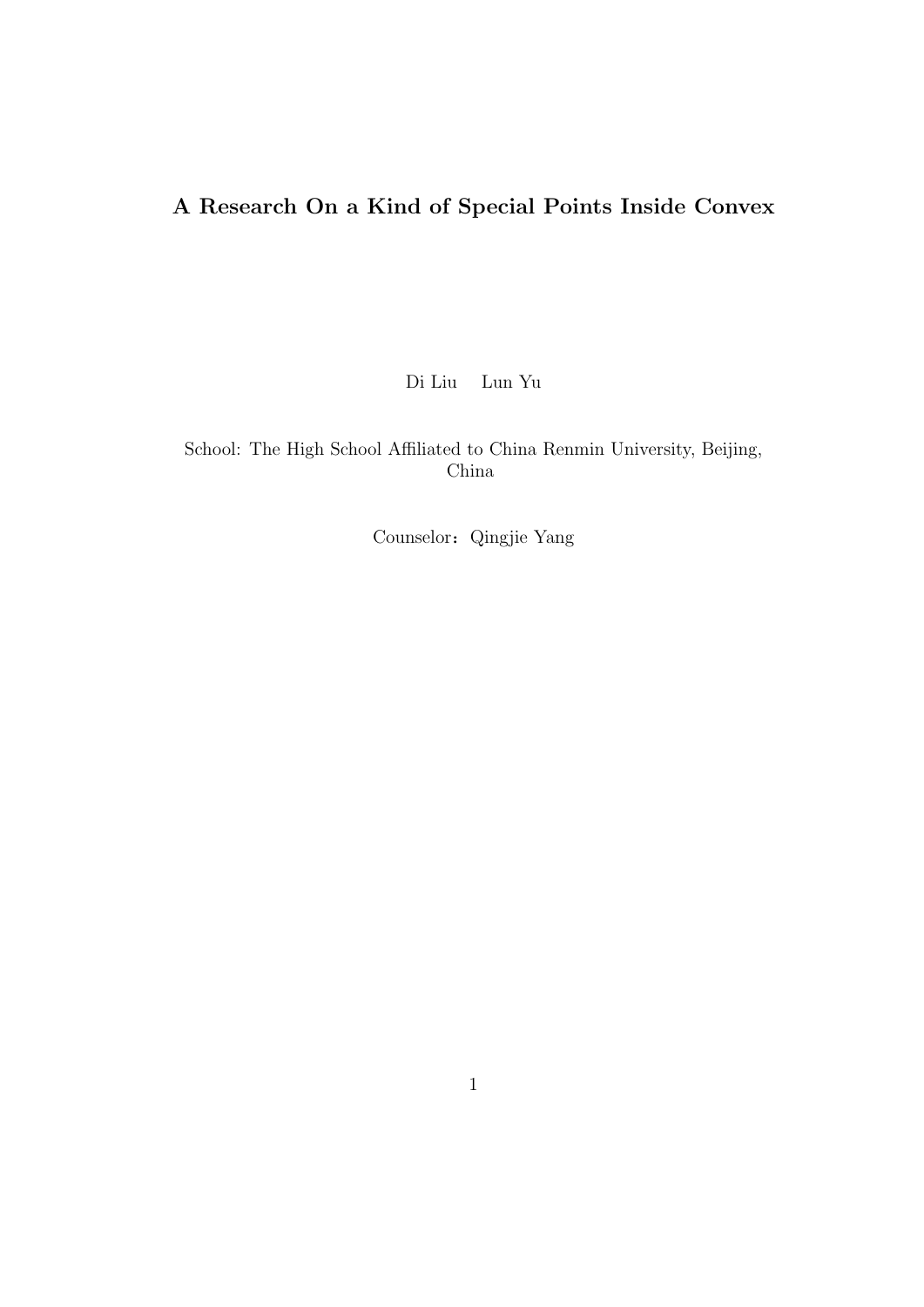#### **Abstract**

In this paper, we study the point set consisting of the centers of all inscribed central-symmetric convex polygons of a convex. We prove that for any convex, the area of the point set consisting of the centers of its inscribed central-symmetric convex polygons is not greater than  $\frac{1}{4}$  of the area of the convex (the equality holds if and only if the convex is a triangle). This conclusion can provide us a method to measure the extent of central symmetry of a planar figure.

Key words: plane convex set, central-symmetric figure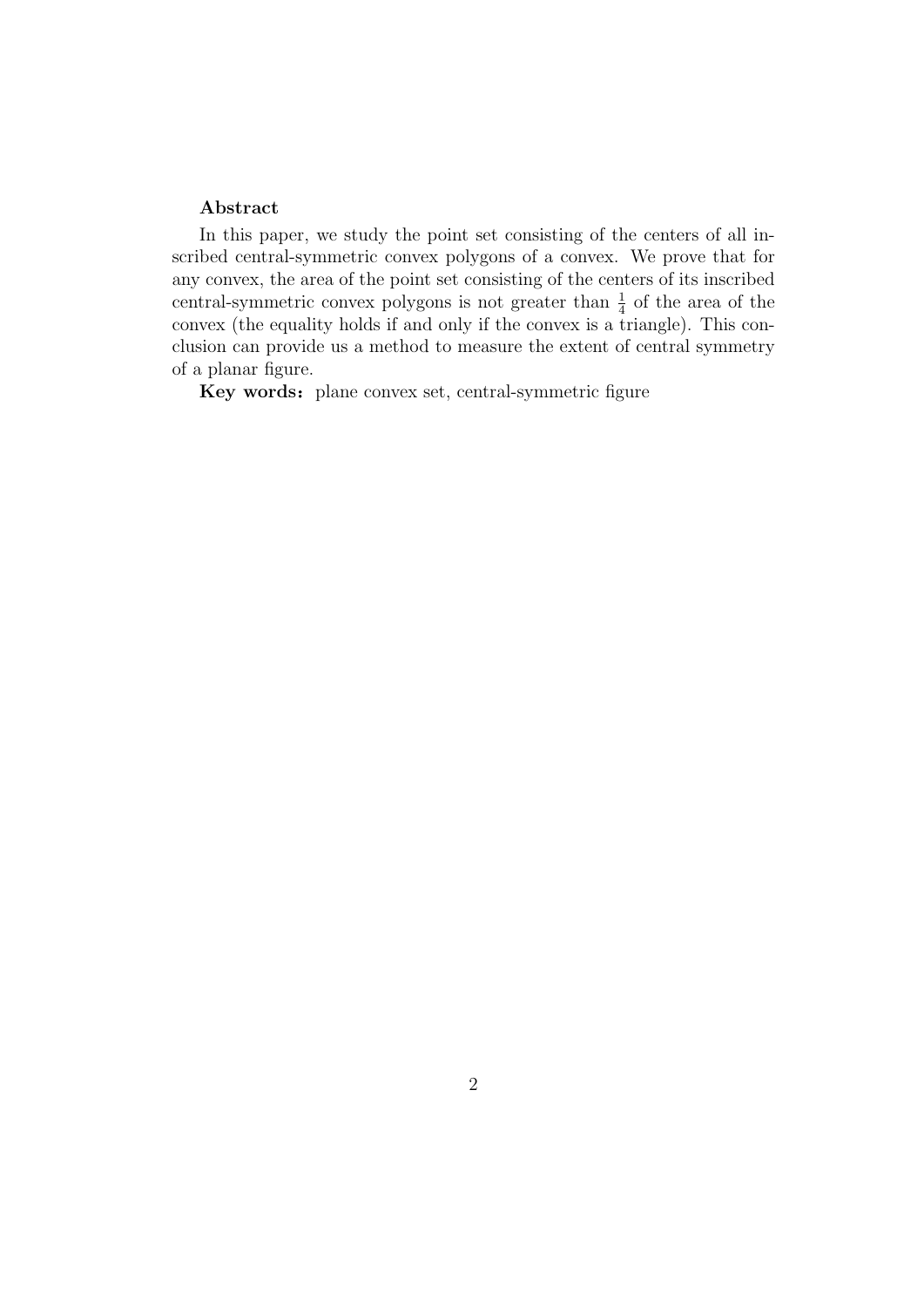## **1 Introduction**

For a convex, every point inside the convex is the midpoint of a certain chord. What about the points that are the common midpoint of at least two chords? Such points are the centers of inscribed central-symmetric convex polygons of the convex. In this paper, we will study the properties of the point set of all these centers.

**Definition 1.1** *For two arbitrary points A, B of point set M, we call M a convex set if all points on segment AB belong to M.*

**Definition 1.2** *We call M a convex if convex set M is a bounded closed set.*

Let  $\Omega$  be a convex in the plane. Let *T* be the set consisting of the centers of all inscribed central-symmetric convex polygons of  $\Omega$ . Denote the area of *T* by *S*(*T*).

We have the following theorem:

**Theorem 1.3** Let  $\Omega$  be a convex in the plane, then

$$
0 \le S(T) \le S(\Omega),
$$

*the left equality holds if and only if* Ω *is a central-symmetric figure. The right equality holds if and only if*  $\Omega$  *is a triangle.* 

In the following of the paper, if there is no special illustration, a convex or a central-symmetric figure only refers to a figure in the plane. A convex or a central-symmetric figure cannot be a line or part of a line.

### **2 Preliminary discussion**

#### **2.1 Definitions and Notations**

**Definition 2.1** *Let M be a convex. We shall call l a support line of convex M if:*

*(i) the line l has at least one point in common with convex M.*

*(ii) all points of convex M lie either on one side of line l or on the line l.*

Thus, when given a certain direction, convex *M* has two support lines both parallel to the direction; when given a certain point, there must exist at least one support line of convex *M* passing through the point.

3